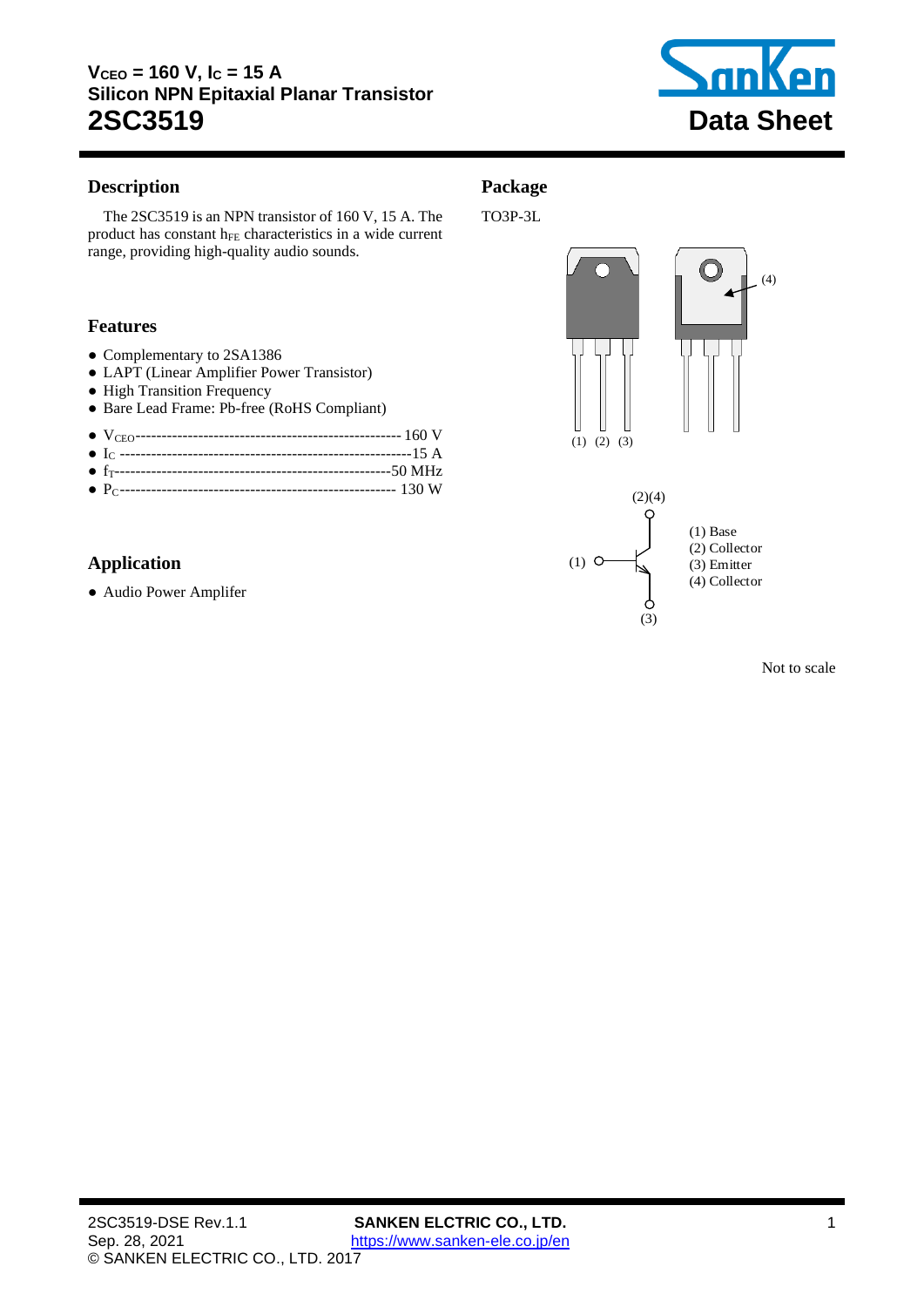## **Absolute Maximum Ratings**

Unless otherwise specified,  $T_A = 25$  °C.

<span id="page-1-4"></span><span id="page-1-1"></span><span id="page-1-0"></span>

| Parameter                             | Symbol           | Conditions    | Rating       | Unit        |
|---------------------------------------|------------------|---------------|--------------|-------------|
| Collector to Base Voltage             | V <sub>CBO</sub> |               | 160          | V           |
| Collector to Emitter Voltage          | $\rm V_{CEO}$    |               | 160          | V           |
| <b>Emitter to Base Voltage</b>        | $\rm V_{EBO}$    |               | 5            | J.          |
| <b>Collector Current</b>              | $I_{C}$          |               | 15           | A           |
| <b>Base Current</b>                   | $I_{B}$          |               | 4            | A           |
| <b>Collector Power Dissipation</b>    | $P_{C}$          | $T_c = 25 °C$ | 130          | W           |
| <b>Operating Junction Temperature</b> | $T_J$            |               | 150          | $^{\circ}C$ |
| <b>Storage Temperature</b>            | T <sub>STG</sub> |               | $-55$ to 150 | $\sim$      |

## <span id="page-1-3"></span>**Thermal Characteristics**

Unless otherwise specified,  $T_A = 25 \text{ °C}$ .

| Parameter                                          | Symbol          | Conditions | Min. | Typ. | Max. | Unit               |
|----------------------------------------------------|-----------------|------------|------|------|------|--------------------|
| <b>Thermal Resistance</b><br>(Junction to Case)    | $R_{\theta$ JC  |            |      |      | 0.96 | $\rm ^{\circ} C/W$ |
| <b>Thermal Resistance</b><br>(Junction to Ambient) | $R_{\theta JA}$ |            |      |      | 35.7 | $\rm ^{\circ} C/W$ |

### **Electrical Characteristics**

### Unless otherwise specified,  $T_A = 25$  °C.

| Parameter                                         | Symbol           | Conditions                                     | Min. | Typ. | Max. | Unit       |
|---------------------------------------------------|------------------|------------------------------------------------|------|------|------|------------|
| Collector Cut-off Current                         | I <sub>CBO</sub> | $V_{CB} = 160 V, I_E = 0 A$                    |      |      | 100  | μA         |
| <b>Emitter Cut-off Current</b>                    | I <sub>FBO</sub> | $V_{EB} = 5 V$ , $I_C = 0 A$                   |      |      | 100  | μA         |
| Collector to Emitter Breakdown<br>Voltage         | $V_{(BR)CEO}$    | $IC = 25 mA$                                   | 160  |      |      | V          |
| DC Current Gain                                   | $h_{FE}$         | $V_{CF} = 4 V$ , $I_C = 5 A$                   | 50   |      | 180  |            |
| <b>Collector to Emitter Saturation</b><br>Voltage | $V_{CE(sat)}$    | $I_C = 5 A$ , $I_B = 0.5 A$                    |      |      | 2.0  | V          |
| <b>Transition Frequency</b>                       | $f_T$            | $V_{CF} = 12 V, I_F = -2 A$                    |      | 50   |      | <b>MHz</b> |
| <b>Collector Output Capacitance</b>               | $C_{OB}$         | $V_{CB} = 10 V$ , $I_E = 0 A$ ,<br>$f = 1$ MHz |      | 250  |      | pF         |

#### <span id="page-1-2"></span>**hFE Rank**

For the marking area of the rank, see the Marking Diagram.

| Rank     |           |           |           |
|----------|-----------|-----------|-----------|
| $\Pi$ FE | 50 to 100 | 70 to 140 | 90 to 180 |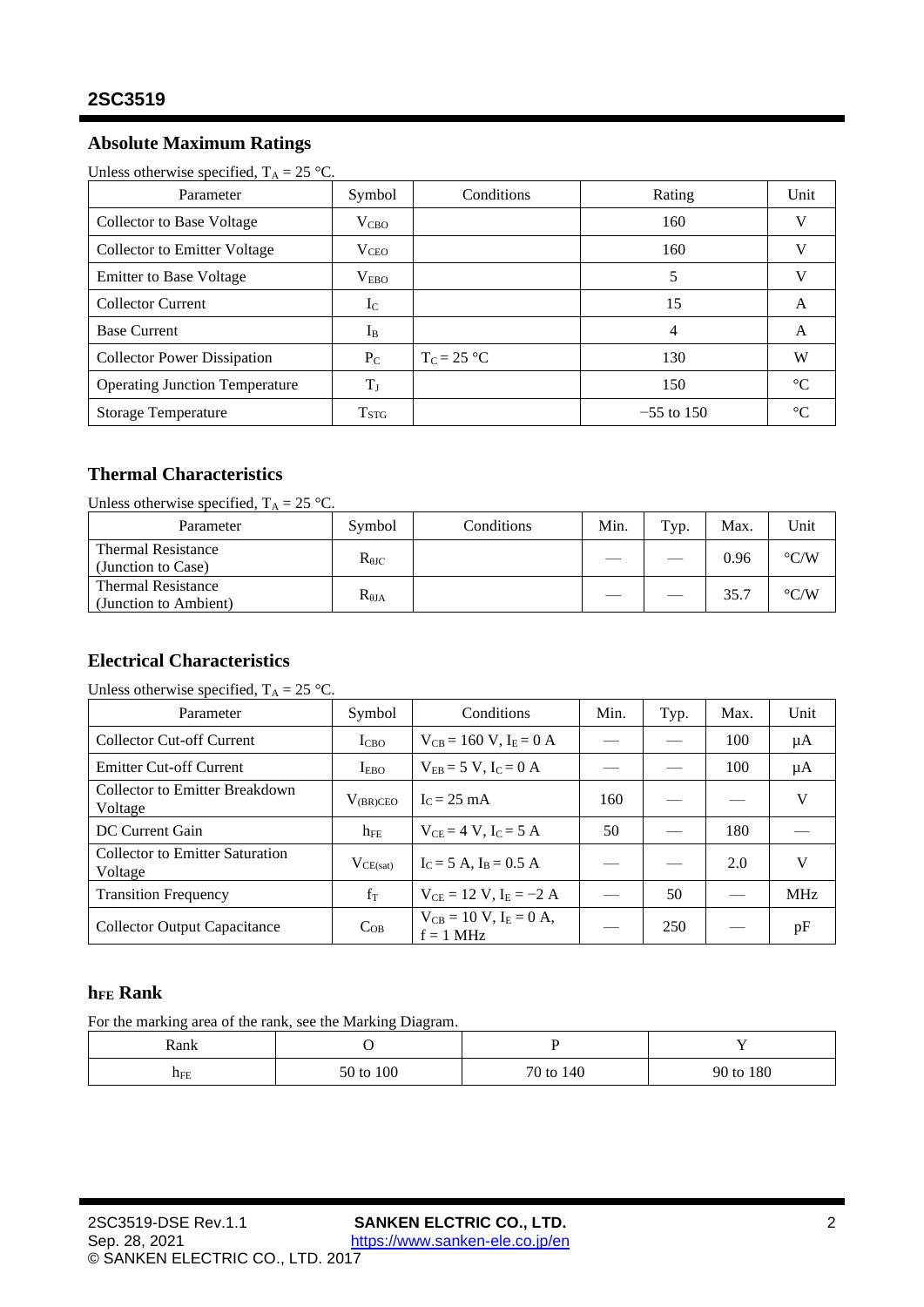Collector Current, I<sub>C</sub> (A)

Collector Current, Ic (A)

15

 $10$ 

5

 $\bf{0}$ 



**Rating and Characteristic Curves**



Figure 1. Safe Operating Area Figure 2. Power Dissipation vs. Ambient Temperature



Figure 3. Collector Current vs. Collector-Emitter Voltage



Figure 4. Collector-Emitter Saturation Voltage vs. Base Current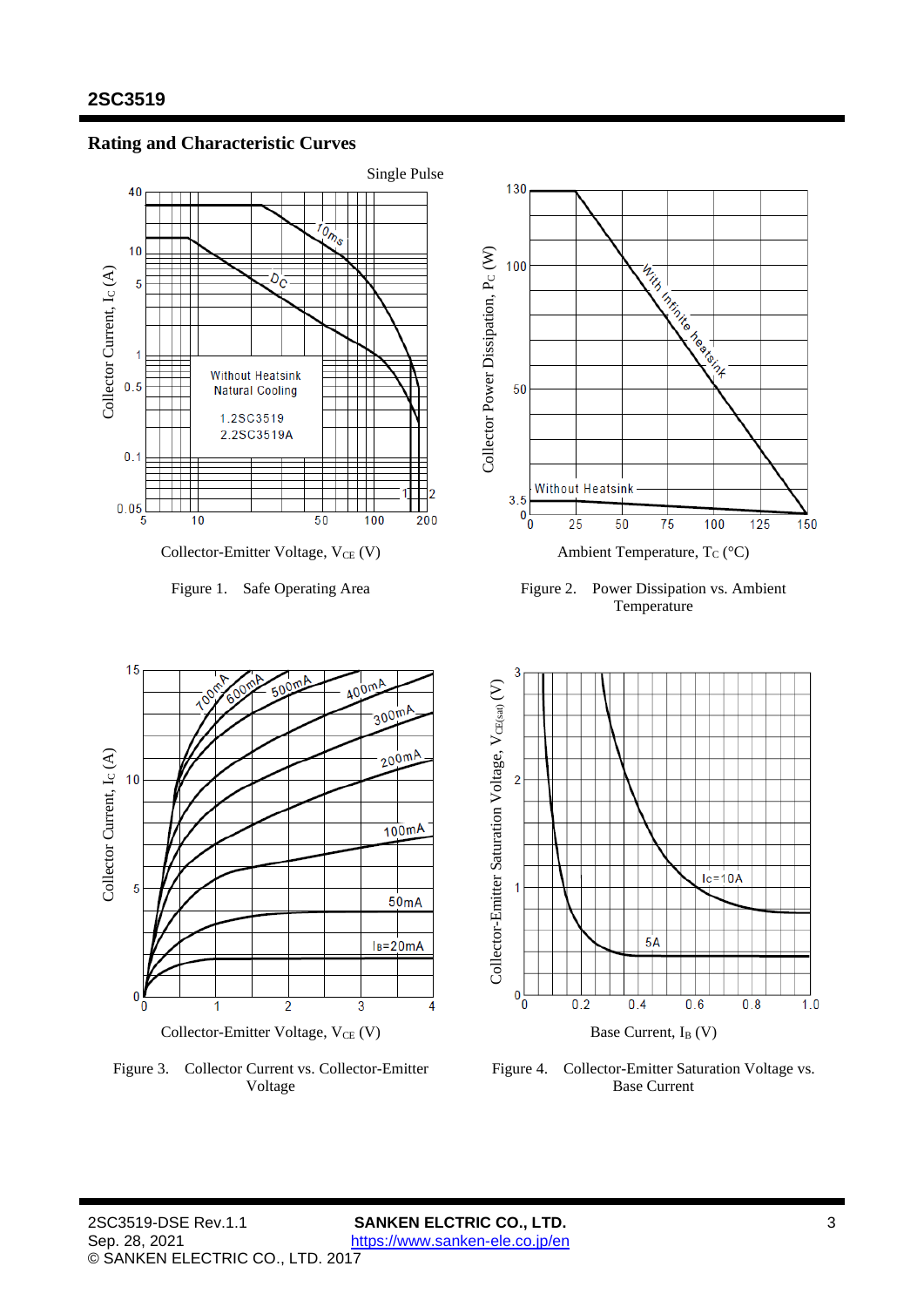

Figure 5. Collector Current vs. Base-Emitter Voltage Figure 6. DC Current Gain Variation vs. Collector



Current





Figure 7. DC Current Gain vs. Collector Current Figure 8. Transition Frequency vs. Emitter Current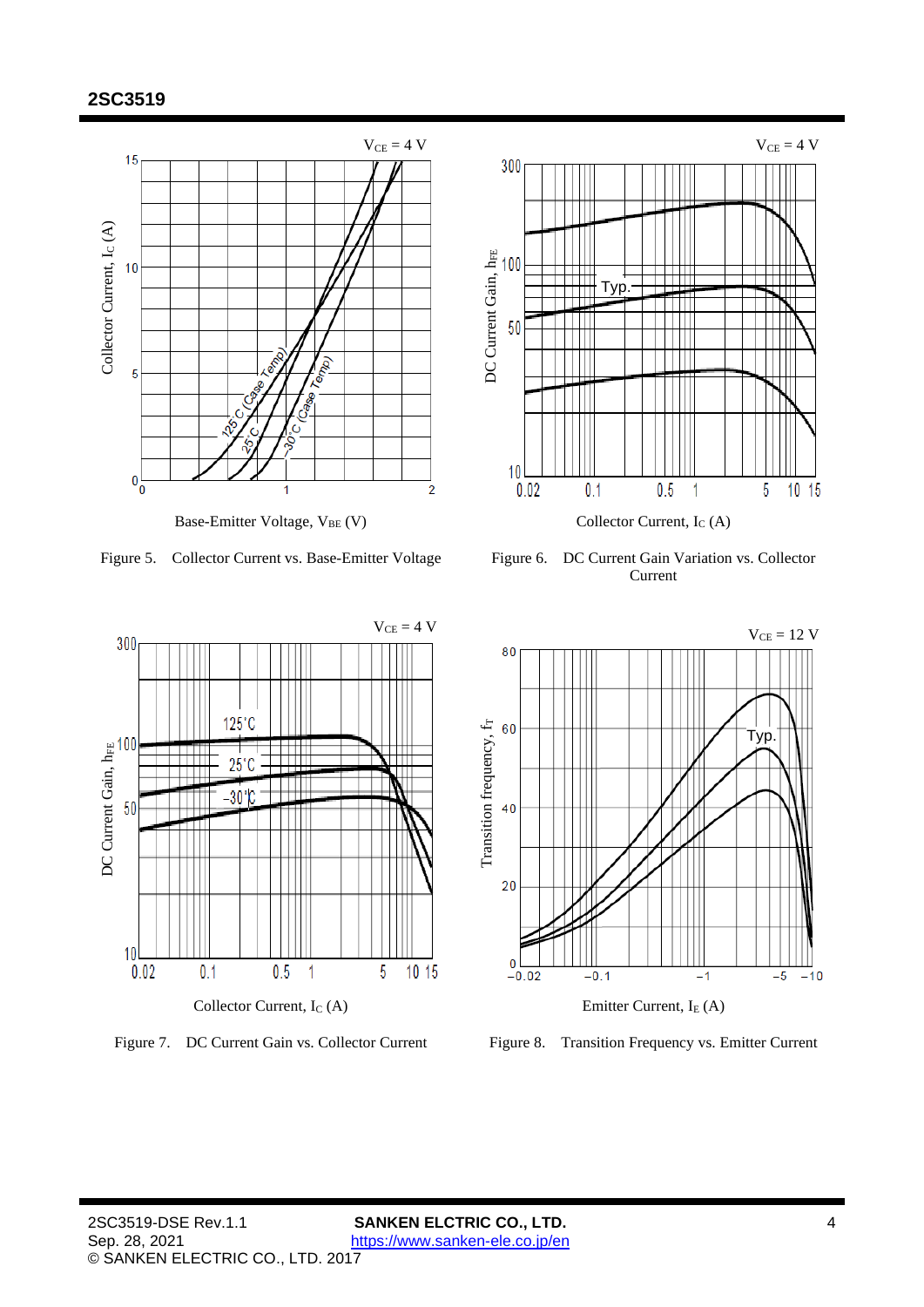

Figure 9. Transient Thermal Resistance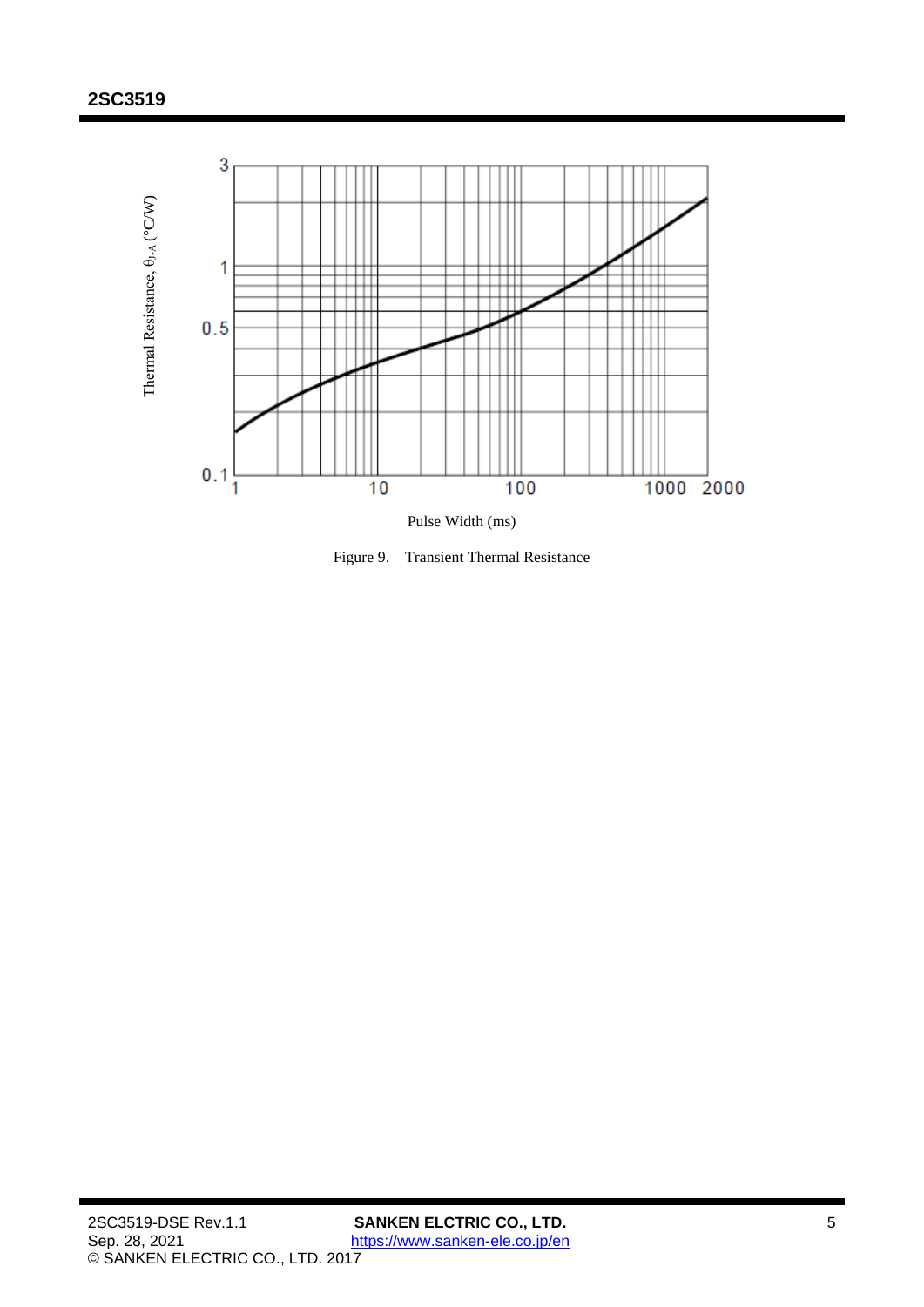### **Physical Dimensions**

#### ● **TO3P-3L**



#### **NOTES:**

- Gate burr: 0.3 mm (max.)
- All dimensions in millimeters
- Bare lead frame: Pb-free (RoHS compliant)
- When soldering the product, be sure to minimize the working time within the following limits:

 $260 \pm 5$  °C 10  $\pm$  1 s, 2 times (flow)<br> $380 \pm 10$  °C 3.5  $\pm$  0.5 s, 1 time (sold

 $3.5 \pm 0.5$  s, 1 time (soldering iron)

- Soldering should be at a distance of at least 1.5 mm from the body of the product.

- The recommended screw torque for TO3P: 0.686 N∙m to 0.882 N∙m (7 kgf∙cm to 9 kgf∙cm)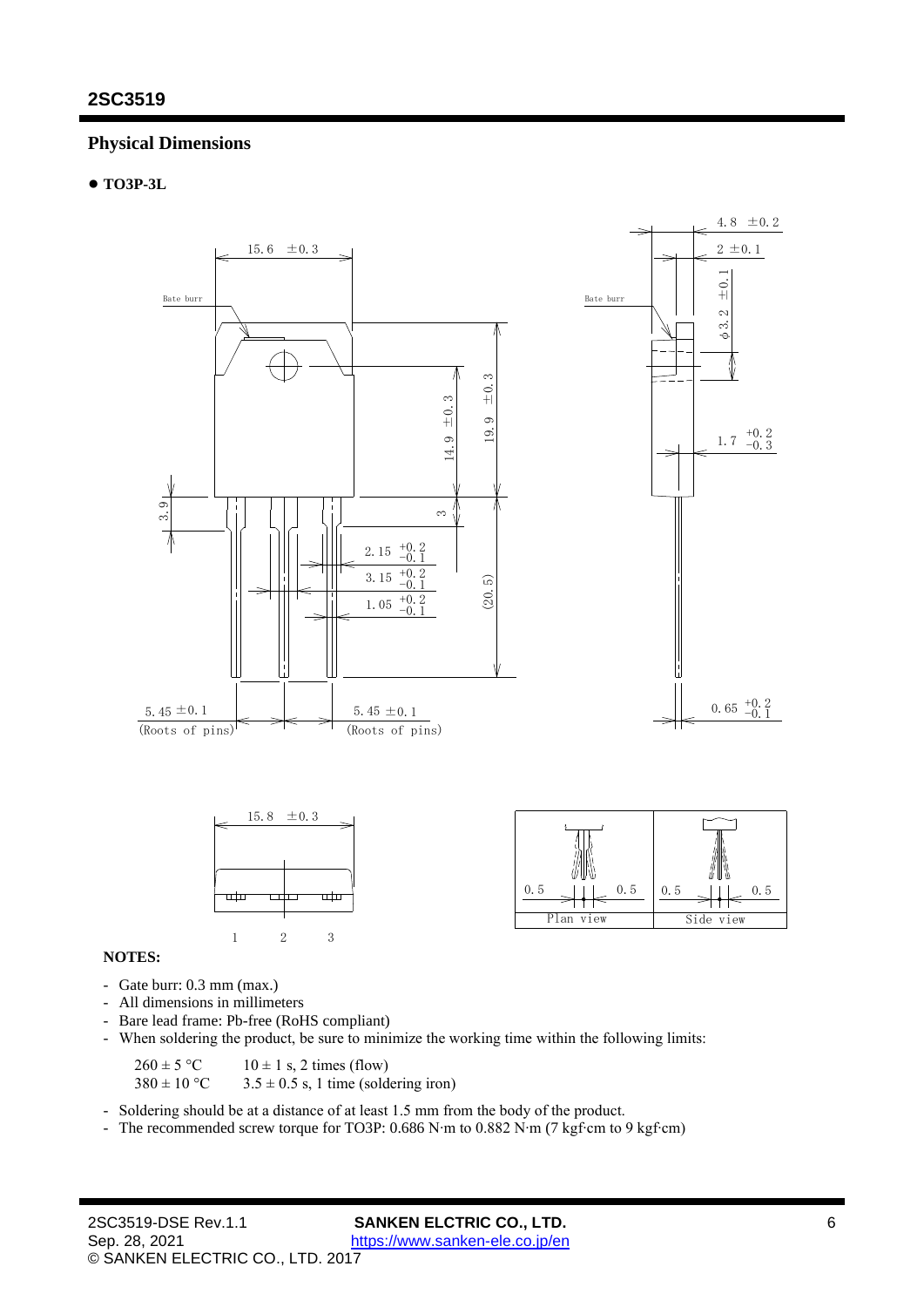# **Marking Diagram**



Table 1. Specific Device Code

| Specific Device Code | Part Number |
|----------------------|-------------|
| C <sub>3519</sub>    | 2SC3519     |